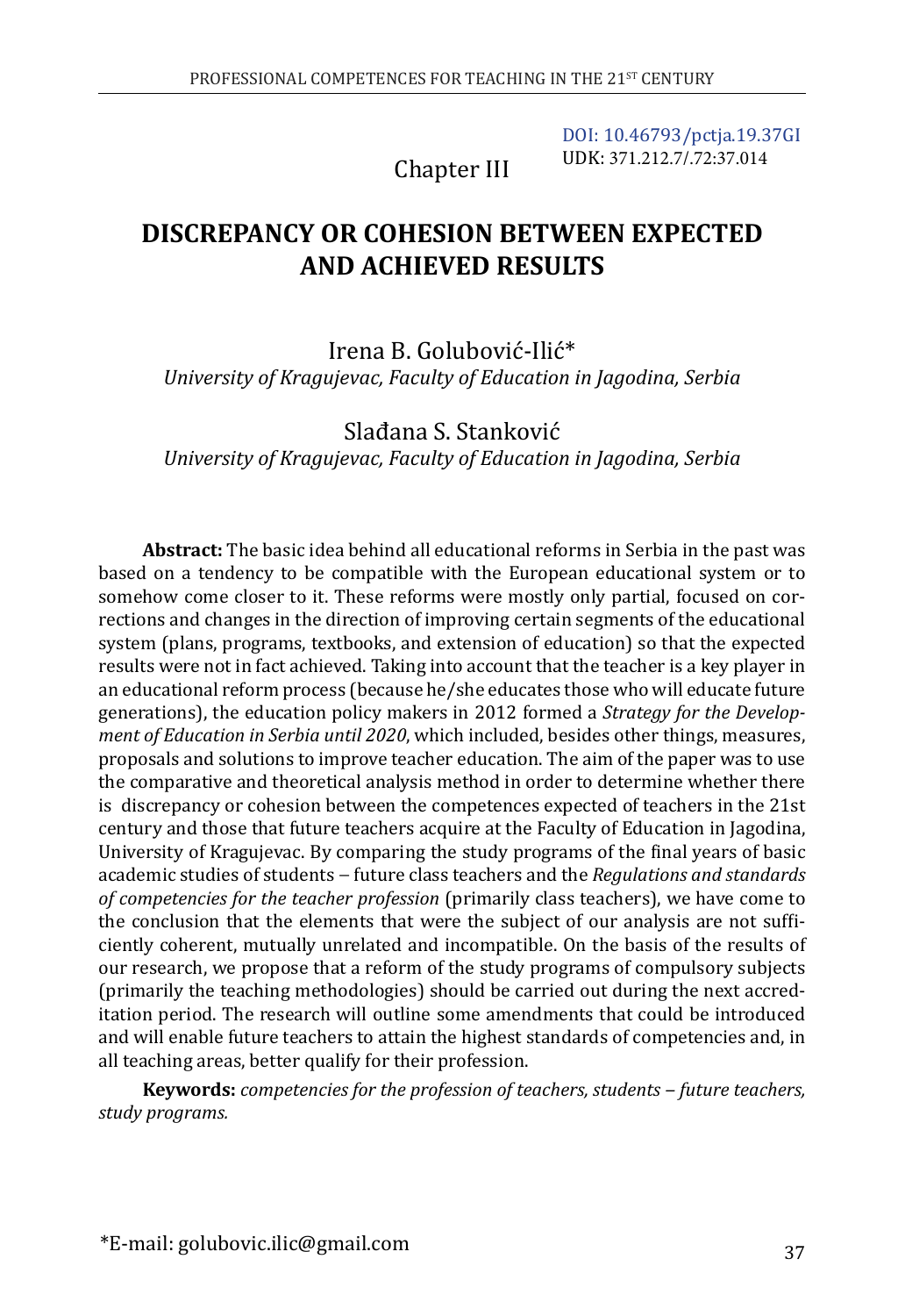### **Introduction**

Educational reform in our country started in 2003, when Serbia joined the Bologna Process. Within this context, two documents are important for our paper – *Regulations and Standards of Competencies for the Teaching Profession* (hereinafter *Regulations*) and *Strategy for the Development of Education in Serbia until 2020* (hereinafter *Strategy*) – and for the reform changes relating to higher (university) education, primarily of a teacher. Elaboration of competency standards for the teaching profession was the result of a wish to improve the quality of education i.e. "to provide more competitive, high-quality and more efficient education for everyone" (Jevremov et al., 2016: 492); thus the first strategic premise of the *the Strategy* is that "no aim should be achieved to the detriment of quality" (*Strategy*, 2012: 18). Оther specific aims of the reform refer to the change in the position of students and their participation in the educational process and learning. The emphasis has been put on students' subjective position in relation to their independent decision-making, creation of curriculum through choice of courses and orientation, taking responsibility for their own education and active participation in the teaching process. Students – their needs, interests, knowledge and skills –have a central position in the reform process, since they are expected to acquire functional knowledge in this way, develop key competencies, and ensure their place in the employment market (Lugulov, 2011; Kopas Vukašinović & Golubović Ilić, 2016; Abykanova et al., 2016).

The word *competency* has been frequently used in the past several years "in different contexts and situations" (Nessipbayeva, 2012: 148), and it comprises a wide range of meanings. Taking this into account, we tried, from the aspect of competencies, to determine the place and position of students – future teachers, between *I know, I can* and *I should.* Development of teacher competencies is not the aim achieved once and for all, but a continuous process that only begins with initial, formal education. In this process, competencies represent a complex system – integration of declarative (*know about*), procedural (*know how*) and conditional (*know when*) knowledge. Having knowledge of a certain scientific area (*know about*), does not implicit or imply compulsory understanding of the methods and skills necessary for "passing on" this knowledge to others (*know how to teach*). Also, having knowledge of successful teaching methods, skills, and strategies (*know how*) does not mean or imply competency for successful teaching (the difference between *know* and *can*). A teacher can have an efficient strategy for delivery of certain contents, but instead of implementing it, he/she reaches out for usual, traditional methods.

The above outlined differences in teacher education have special significance, since they are the consequences of a discrepancy between: (1) knowledge and abilities acquired at the faculty, (2) skills necessary for implementation of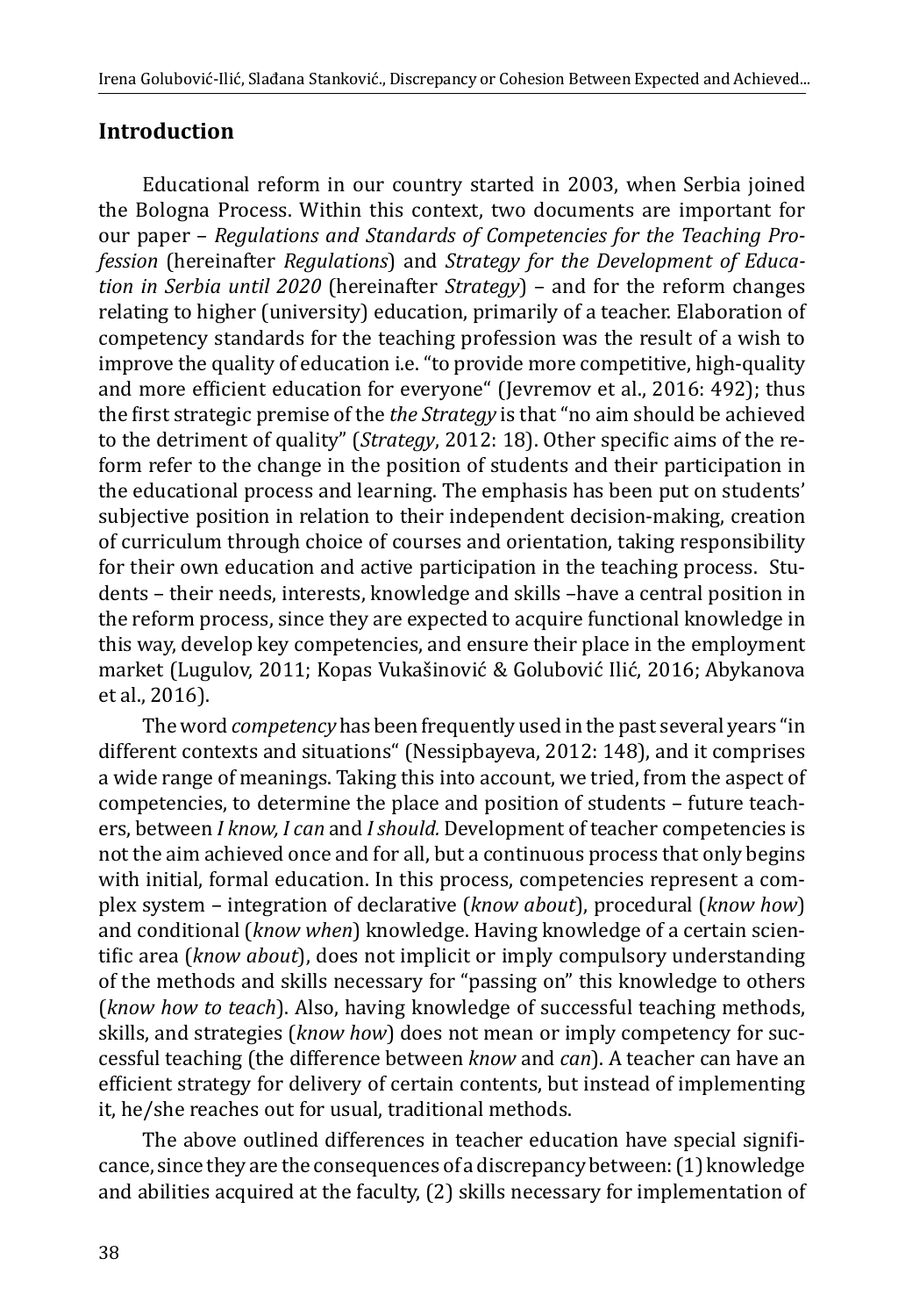acquired knowledge and abilities in practice (teaching at schools), and (3) expectations and requirements prescribed by the education policy documents, directly reflecting upon the educational practice, as well as the quality of the educational process (Golubović Ilić & Stanković, 2018). Considering the fact that teachers "have a central role" (*Regulations*, 5/2011) and that the improvement of the educational system is conditioned by the improvement of teacher competencies, in this paper we focused on the education of future teachers, i.e. cohesion between their study programs and competencies which are expected of teachers in 21<sup>st</sup> century.

#### **Higher Education Reform and Teacher Competencies**

Aspirations and efforts to identify the efficient and successful organization of studies, to ascertain the knowledge and skills a teacher needs, have lasted for decades and resulted in numerous reforms and changes in the level, structure and length (duration) of teacher education. The initial [undergraduate] education, professional development and teacher competencies are a present-day research problem of contemporary education policies, not only in our country but in other countries as well. However, in our country, the teaching profession is one of the first professions strongly and directly affected by the competency-based approach, which puts the whole educational system under additional pressure, because it is expected to solve the majority of social issues. For these reasons, for the past several years educational reforms in our country have been focusing on the development of competencies in compliance with the example given by developed countries and countries with efficient educational systems (*competency based education*) and educational outcomes (Gajić et al., 2009; Bodroški Spariosu, 2015; Kopas Vukašinović, 2017). Educational outcomes are, in a broad sense, understood as "a definition of competencies students should develop during their studies", with outcomes formulated and designed in a way that makes it possible "to gain an insight into the learning process from students` perspective, and not from the perspective of the teaching process needs" (Lungulov, 2015: 37). Thus, students are required to think and be active and university teaching needs to change from reproductive, "memorizing" into developing, "thinking" teaching, focused on the student (Stanković & Golubović Ilić, 2018).

The following key changes were made in the latest reform of higher education: "a) three cycles of studying were introduced in compliance with the Bologna Declaration, b) the *European Credit Transfer System* – ЕСTS was implemented, c) accreditation and exactly defined quality standards of study programs and institutions of higher education were introduced and d) Colleges have been transformed into Colleges of Applied Studies" (Mojić, 2015: 664). That process implied promotion of the paradigm "student focused education"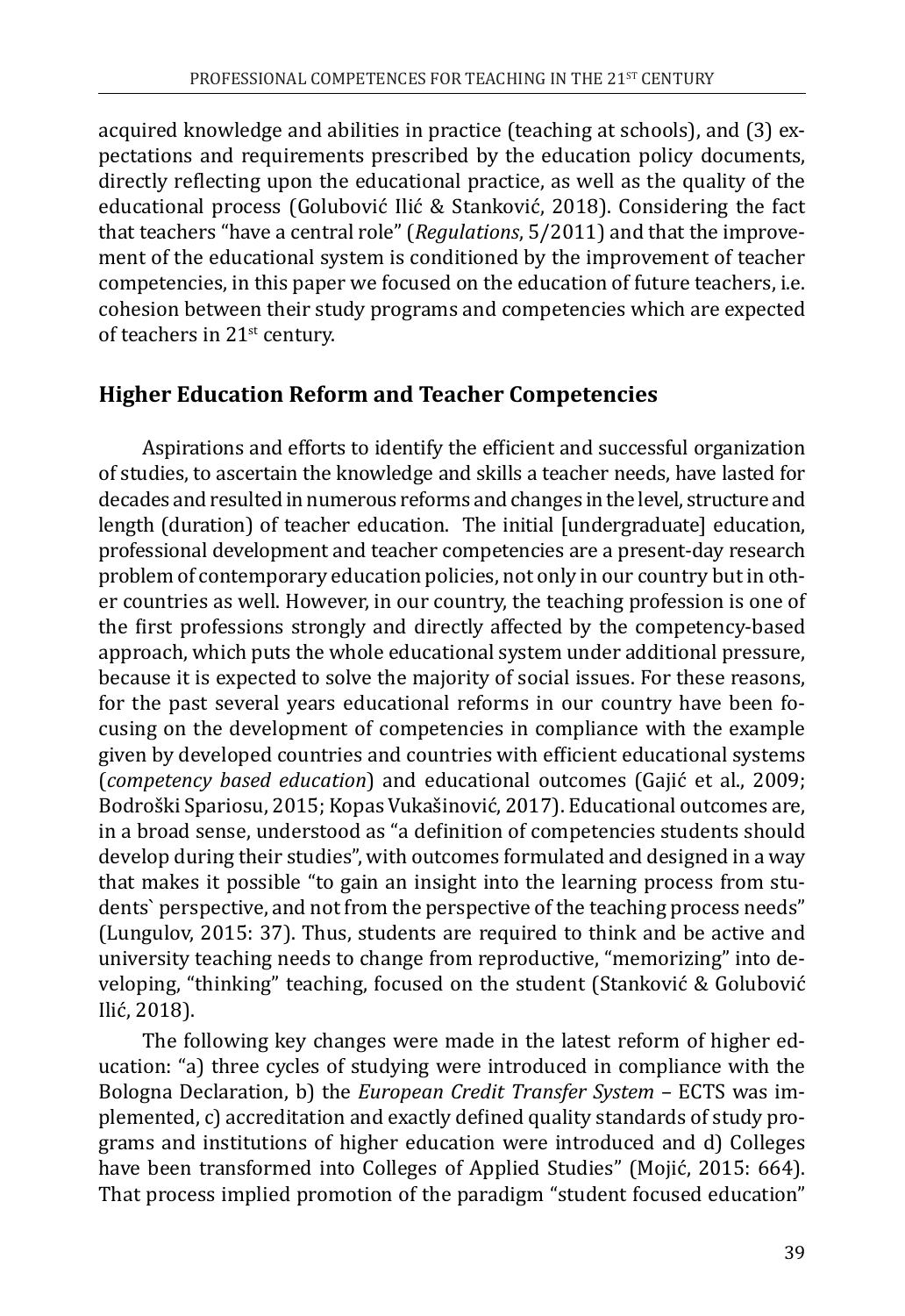and "life long learning", while concepts with a direct and dominant impact on the reform changes were "theory of teacher-researcher education, the concept of the reflexive practitioner, and the theory of professional identity development" (Radulović et al., 2010: 165).

According to the functional approach, which puts emphasis on the results of actions (Delamare Le Deist & Winterton, 2005: 39), elements which define competencies can be found in the selection of study program contents which lead to certain models of behaviour in specific practical situations in the classroom, with children, their parents, etc. Therefore, the curricula at Faculties of Education need to contain programs that will prepare future teachers for the functions of programmers, diagnosticians, evaluators and therapists. A functional teacher is creative, "always searching for new skills, ideas, interesting experiments, research projects [...] changing conditions, adapting and analysing them, creating new ones and thus giving contribution to students' creative work" (Golubović & Stanković, 2016: 21). Being highly collaborative, helpful, willing to make compromises, benevolent, neat, "self-disciplined, with good control of impulses and dedicated to the profession" are the desired qualities (Genc et al., 2014: 52). Therefore, the modernization of study programs has great importance for development of university education and represents "a compulsory continuous process which will ensure cohesion between the expected learning outcomes and required competencies of graduate students" (*Strategy*, 2012: 121). In the 21st century, teachers are expected to possess contemporary knowledge, to be able to implement it, to be ready to learn continuously and search for creative solutions to the problems, to be resourceful and flexible in emerging situations, adaptable to new requirements, skilful in overcoming obstacles by using modern means, techniques and approaches (Naumescu, 2008; Gajić et al., 2009). However, results of considerable research (Snoek et al., 2010; Akiri & Ugborugbo, 2009; Muzenda, 2013; Mojić, 2015; Jevremov et al., 2016) which show that students` educational achievements and efficiency of studying depend on the quality of work of university teachers and their competencies, leading to "closing the circle" of the education of those who educate the ones who will educate is the foundation of the quality of the entire educational system.

### **Importance and Weaknesses of the Initial [Undergraduate] Education of Teachers**

It is not untrue to say that the teaching profession is extremely complex and difficult, that it requires a lot of effort, renunciation and dedication and, due to continuous progressive changes in the educational system, as well as in other areas (technical and technological, information technology, etc.) imposes new expectations and requirements on a daily basis. Nowadays, initial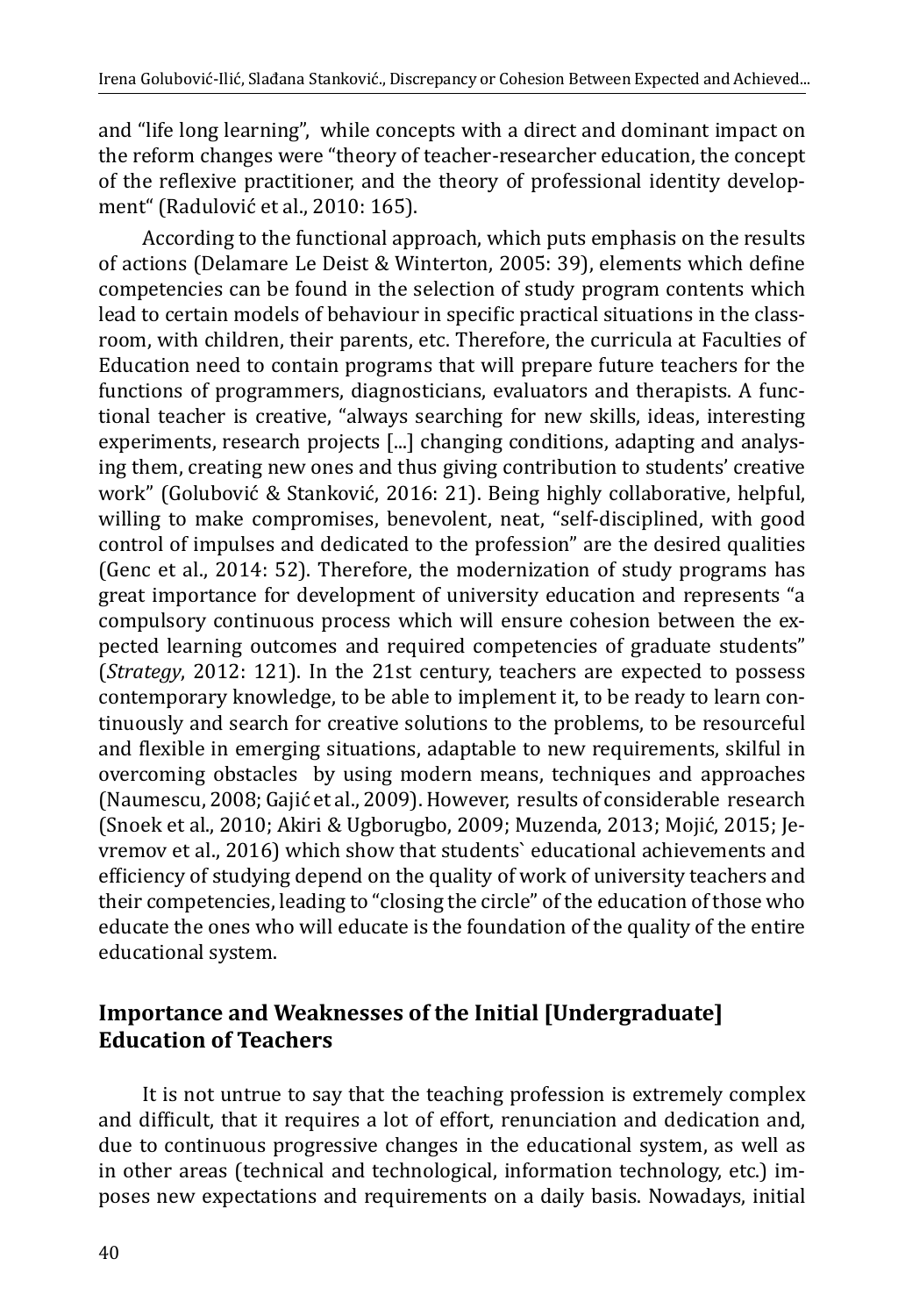[undergraduate] education is not a sufficient prerequisite for a successful teaching profession, since the "learning society" requires revitalizing and updating of previous knowledge and skills, with an adequate reaction to and acceptance of new standards of quality. For students of today keeping up with the times is not enough; it is also necessary to have the ability for self-education, i.e. professional and personal self-development (Abykanova et al., 2016). This means that, besides competencies for the learning area, subject, methodology of teaching, teaching, and learning (according to the *Regulations* 5/2011), it is necessary for teachers to master the skills which enable professional development, changes in the usual behaviour, professional actions and habits, objectivity and certainty in the decision making process. In the process of modernization, a modern class teacher or a teacher in a higher education institution, has to be prepared for and aware of the necessity to make changes in stereotypes in his/her behaviour and professional activities.

Future teachers should be open to innovations and critical in respect of their own experience in order to, through transformation of initial [undergraduate] education, interlace it with practical experience and professional development, continually developing , extending and upgrading their competencies. In this process, a teacher has to assess his/her achievements objectively, to question his/her work and try to improve his/her weaknesses through various forms of personal development.

One of the conditions necessary for a successful teaching profession is personality structure and characteristics, since teachers are role models to most of their students; the existing standards of competencies in our country lack *Competence Personality / Personal Competence*. A teaching profession should be chosen by stable, independent persons with a "consistent, generous, wise and reasonable, dignified, mature and just personality" (Hakim, 2015), therefore the selection of candidates for teaching profession requires special attention. According to Tolstoy, the teaching profession is sublime and noble, yet a teacher is not the one who has been raised and educated to be a teacher, but one who deeply believes that he/she is a teacher and that there is nothing else he/she can be. Recruitment of students − future teachers should be the response of a responsible society and educational system to the needs of the employment market and society as a whole; however, in our country, unfortunately there is no such a thing as standards stating who can teach in schools and be a teacher.

# **Method**

Crucial factors for the successful functioning of an educational system are: selection of candidates, their professional identity (personality structure) and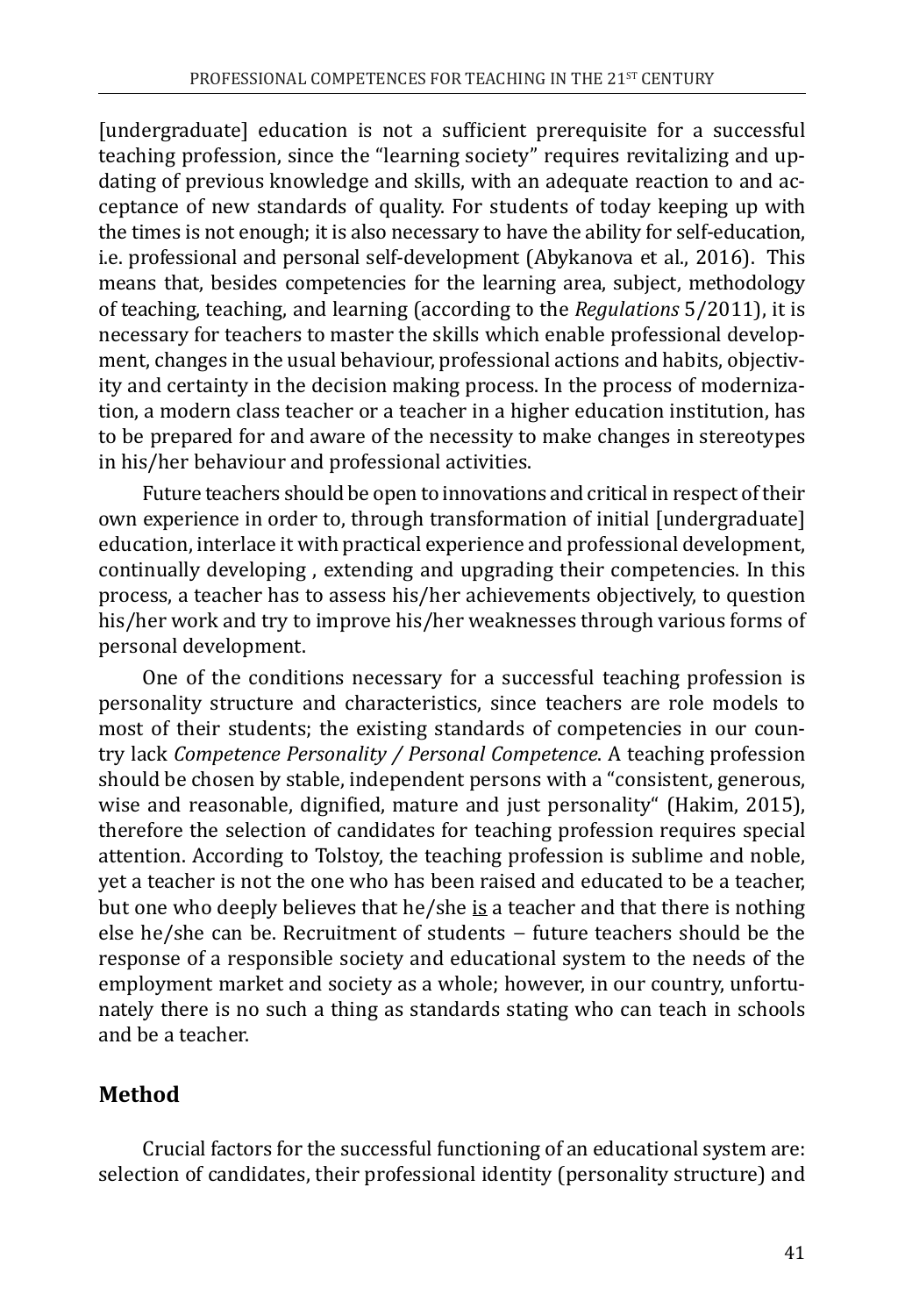the professional competencies of teachers, while teachers are at a tri-point of expectations: a) immediate surroundings – students<sup>1</sup>, parents and colleagues; b) wider surroundings – representatives of other professions and the community, and c) the state – educational system and society as a whole. Each of them attributes more importance to certain segments of their profession, depending on what they consider to be important, thus "some put the emphasis on expertise in the relevant scientific area (knowledge of the science 'subject matter'), some on the didactical and methodical knowledge (successfully passing on knowledge), and some on supporting students development" (Beijaard, Verloop & Vermunt, 2000, according to Genc et al., 2014: 51). In this respect, the subject of our research were competencies of a teacher in the  $21<sup>st</sup>$  century seen from two aspects: the official national document with the list of teachers competencies, and the outcomes of a study program for future teachers at the Faculty of Education, University of Kragujevac.<sup>2</sup>

The aim of the paper was, by means of comparative and theoretical analysis, to find out if there is discrepancy or cohesion between competencies for teaching profession which are prescribed by *the Regulations* and those anticipated by study programs for future teachers at the Faculty of Education in Jagodina. We compared the educational outcomes outlined in the study programs<sup>3</sup> of compulsory courses – the course Methodology of Teaching<sup>4</sup> in academic years III and IV of basic academic studies (hereinafter BAS) in the study program for *class teacher education*, with competency standards for the teaching profession, and critically analysed them in comparison to the competencies stated in *the Regulations* (5/2012). On this occasion, our attention was directed to the following research tasks:

- to ascertain if educational outcomes comprise all aspects of competencies ‒ *knowledge, planning, implementation, assessment/evaluation and professional development;*
- if the educational outcomes gave priority to the development of competencies for the *learning area, subject and methodology of teaching* or to *teaching* and *learning.*

Student competencies for *communication and cooperation* with partners in their educational work (with students, parents, colleagues, local community) have not been the subject of our analysis, but not because we consider them less necessary or important in comparison to the former types of competencies. These competencies were not considered in more detail for two reasons: firstly,

<sup>1</sup> In higher education of students – Genc et al., 2014.

<sup>2</sup> Hereinafter FPNJ

<sup>3</sup> https://pefja.kg.ac.rs/wp-content/uploads/Knjiga%20predmeta/OASU.pdf

<sup>4</sup> Hereinafter MN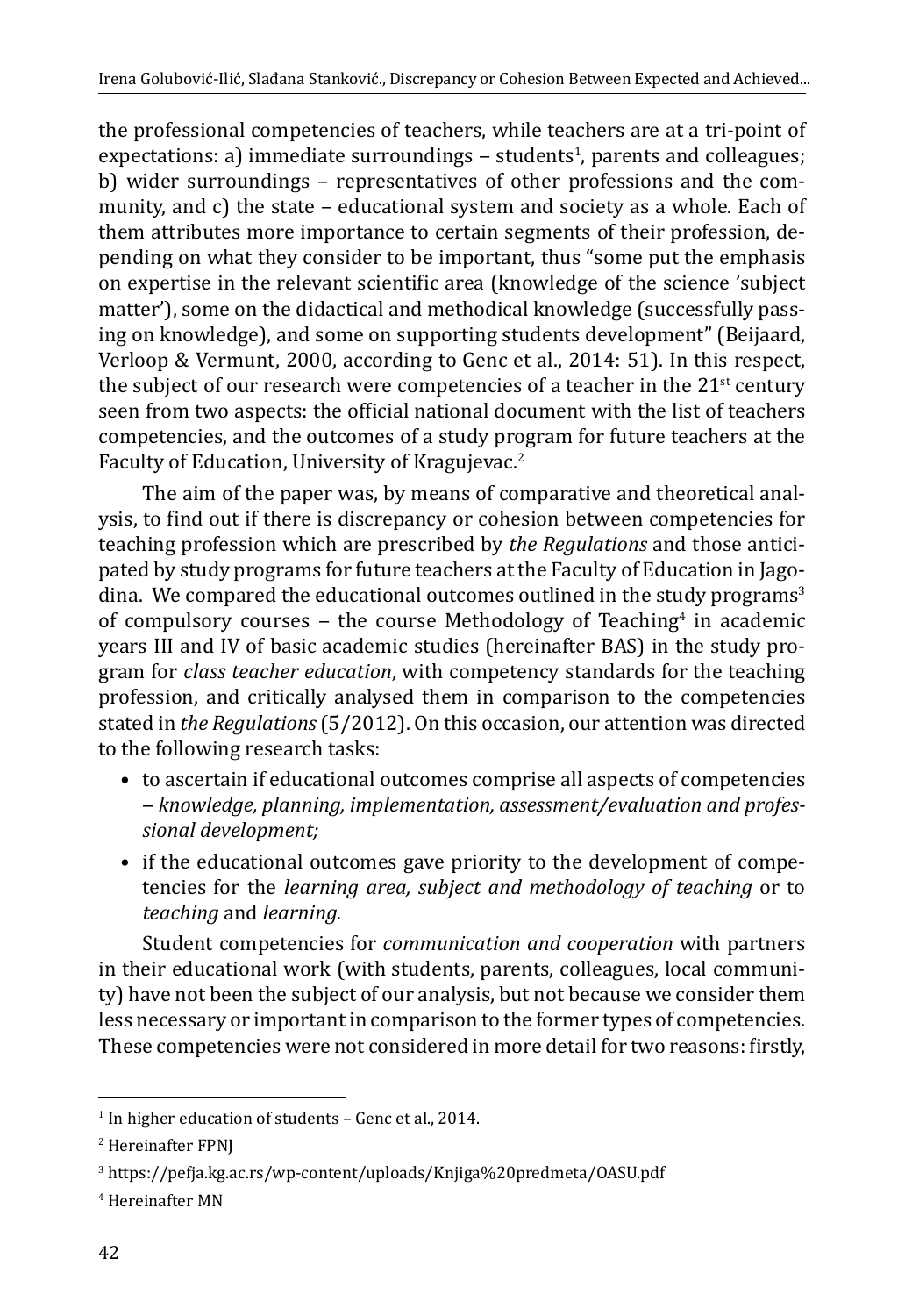because communicative competencies of students at the Faculty of Education in Jagodina are developed within other study programs<sup>s</sup> as well, and secondly, because this would, in our opinion, result in exceeding the framework. For similar reasons we have not considered teacher competencies for *supporting students and their development.* 

Standard teacher competencies outlined in *the Regulations* have been compared with educational outcomes of six study programs in academic year three (Methodology of Teaching Serbian Language and Literature, Methodology of Teaching Mathematics, Methodology of Teaching Science and Social Studies, Methodology of Teaching Music Culture, Methodology of Teaching Art, and Methodology of Teaching Physical Education) and six study programs of compulsory courses in academic year four (Methodical Practicums - hereinafter МP), since the answer to the question of how to "equip" and train future teachers for efficient and professional "individual and social functioning" has already been integrated in the outcomes of study programs.

### **Research Results with Discussion**

Expected professional competencies of a teacher are in direct relation with the choice of educational contents, thus when establishing the structure of study plans, it is necessary to choose things considered to be key factors for development of these competencies. Study Program BAS: Class Teacher at the Faculty of Education in Jagodina, which was constituted in compliance with the Law on Higher Education of the Republic of Serbia and the Bologna Declaration<sup>6</sup>, aims to train students for teaching in lower grades of primary school.

When it comes to competencies needed for *the learning area, subject and methodology of teaching,* teachers should primarily have a wide and deep knowledge regarding the school subjects they teach in primary schools (Partono Prasetio et al., 2017). Being competent and professional in this discourse means to possess the appropriate body of knowledge of, roughly speaking, six basic scientific areas: Serbian Language and Literature, Mathematics, Science and Social Studies, Art, Music Culture, and Physical Education. This is mostly achieved during the first two academic years within the study programs of compulsory courses (see *Book of Courses*, BAS: Class Teacher). *Competencies for the Methodology of Teaching* have special importance for future teachers, because besides basic scientific knowledge, teacher competency includes skills and behaviour which help or enhance the capabilities of a teacher to educate,

<sup>5</sup> Academic year one: Communicology Basics – compulsory course; Speaking Skills and Communication, Interaction and Communication in educational work –elective courses; academic year two: Rhetorics – elective courses

<sup>6</sup> https://pefja.kg.ac.rs/osnovne-akademske-studije-ucitelj/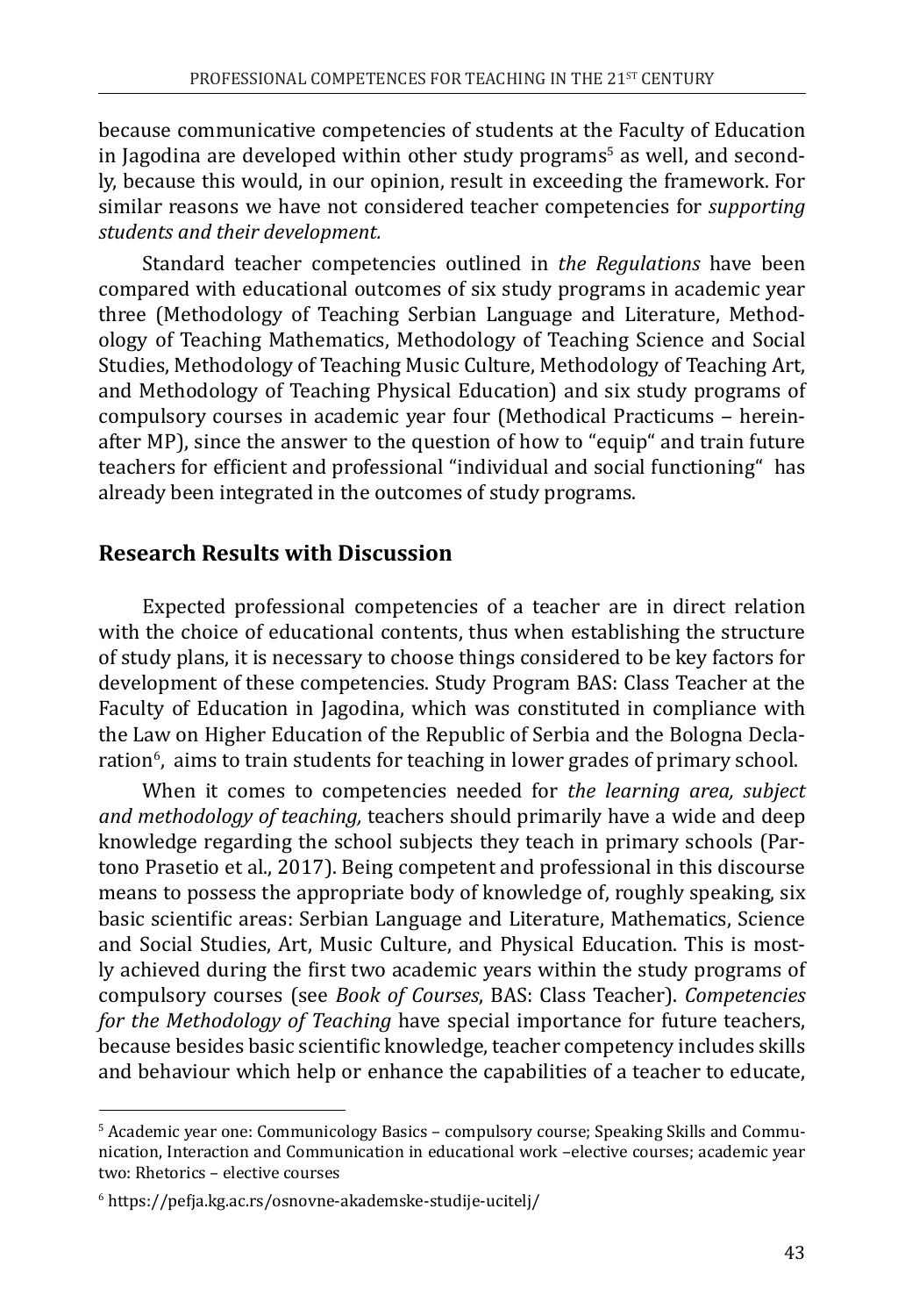teach, guide, direct, train, and evaluate the pupils" (Partono Prasetio et al., 2017: 87). Educational outcomes of the above mentioned courses have been analysed from various aspects of competencies: *knowledge*, *planning*, *implementation*, *assessment/evaluation*, and *professional development.*

In the domain of **knowledge**, *possession of didactic and methodical knowledge necessary for the subject which a teacher is teaching*, is the most important for our research, because the quality of teaching is not defined only by the way it is organized, but also by "special aspects related to teachers' actions" (Jevremov et al., 2016: 500). In order to "act" in an appropriate and efficient way, teachers should have certain didactic and methodical knowledge. By analysing study programs in academic year III, we have come to the following results: 1) the most complete formulation of outcomes from the aspect of didactic and methodology knowledge<sup>,</sup> was given in the study program of Methodology of Teaching Music Culture, since the emphasis is on delivery of learning contents, fostering the musical abilities of primary school students, working with the school choir and orchestra, and appropriate usage of modern teaching technologies, with pedagogical and professional music literature. In this methodology, the domain of **knowledge** is interlaced with the domain of **implementation**, in spite of the fact that students in academic year III should acquire theoretical knowledge which will, in academic year IV, be implemented in schools where teaching practice is carried out; 2) the emphasized didactic and methodological knowledge is found in outcomes formulated in Methodology of Teaching Science and Social Studies (after successful completion of the course, students are expected to have acquired basic knowledge [...], to be able to prepare teaching materials and lesson plans on their own) and in Methodology of Teaching Art (a student "is acquainted with specific procedures of artistic techniques and their passing on to students; mastering<sup>8</sup> forms, methods and principles of Methodology of Teaching Art"). Least attention was dedicated to didactic and methodical knowledge in outcomes of Methodology of Teaching Physical Education, where the domain of **implementation** prevails: "A student can independently [...] deliver activities with primary school students [...] and implement modern exercising methods"; Methodology of Teaching Serbian Language and Literature: "A student has been trained to teach initial reading and writing; analysis of literary works; practical usage of grammar and orthography in teaching [...] and use practical methods for developing students' culture of speech and expanding vocabulary", and Methodology of Teaching Mathematics, where competencies for the *learning area and subject* have been primarily emphasized, while the outcomes ("implements modern teaching systems") only partially refer to the

 $^7$  Although the formulation refers to the aim instead  $% \mathcal{L}_{\mathrm{F}}$  to  $\mathcal{L}_{\mathrm{F}}$  to enable students to...") – remark of the author

<sup>&</sup>lt;sup>8</sup> In our opinion, a formulation which refers to the outcome should be "master", "has mastered" or "knows" – remark of the author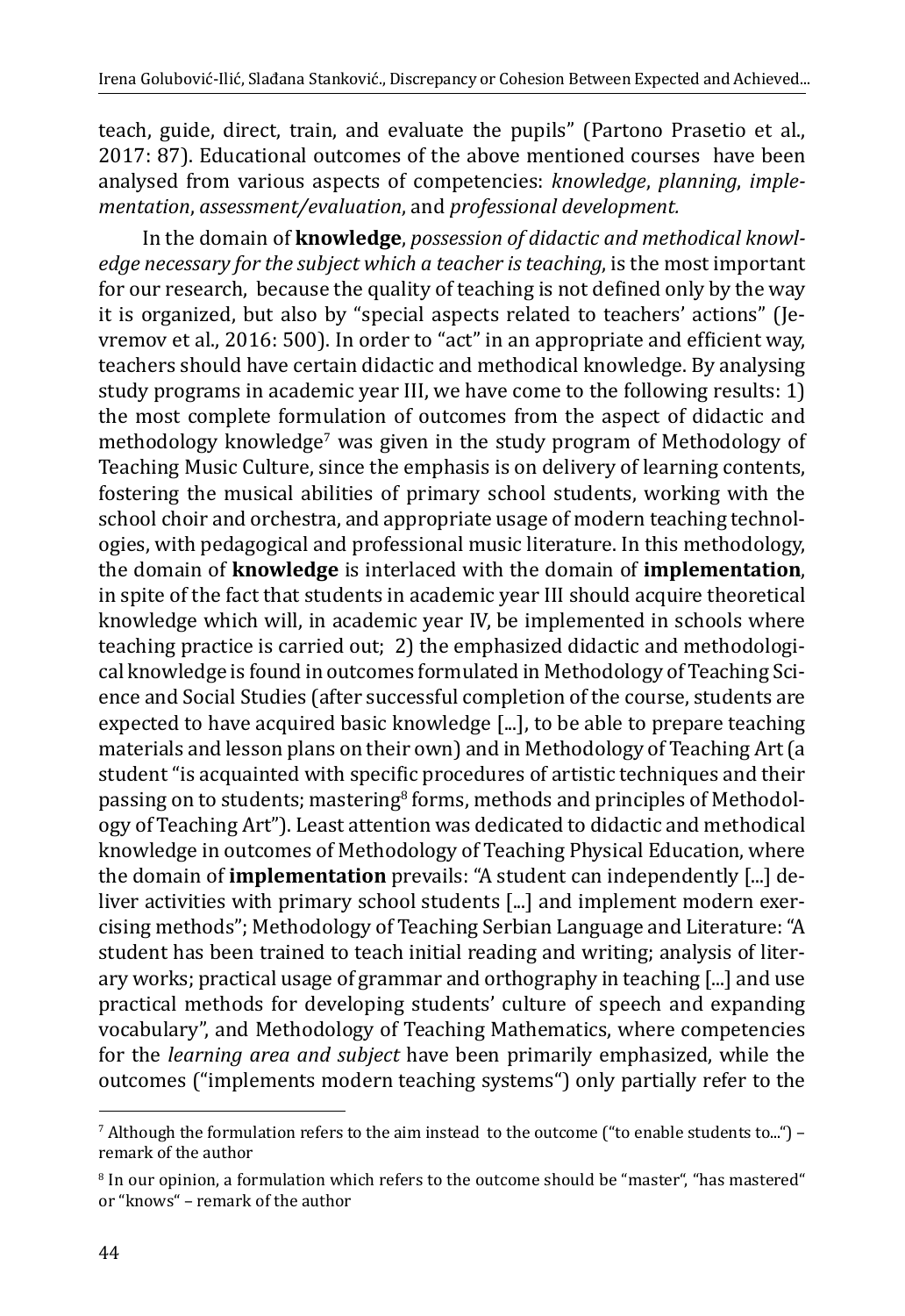domain of **implementation**, and not to didactic and methodical knowledge necessary for teaching the school subject Mathematics in class teaching.

In the domain of **planning**, *the Regulations* specify, among other things, that a teacher plan his/her work so that it is receptive, understandable, and interesting to students; he/she plans implementation of various methods, techniques, and forms of teaching, as well as the evaluation of prescribed educational standards and learning aims. By analysing the outcomes of study programs in academic years III and IV, we found that the segment of planning was neglected, namely that development of student competencies in this domain is not part of the analysed study programs. The outcomes defined in the context of training students for planning are found in the study program Methodology of Teaching Science and Social Studies ("students are expected to make independently a curricular draft of **learning subjects**") and Methodology of Teaching Art ("preparation and implementation of a yearly and monthly plan") in academic year III, i.e. in the study program Methodological Practicums of the Study Program for Physical Education ("a student independently plans, programs, [...] activities with primary school students") in the academic year IV.

In the domain of **implementation,** considering competencies for *the learning area, subject and methodology of teaching*, a teacher is expected to achieve aims in compliance with general educational principles, aims and outcomes; to correlate learning contents with students' previous knowledge and experience, their needs, examples from everyday life, contents from other areas, contemporary achievements; to implement various methodological approaches (underlined by the authors). Although, as we previously emphasized, the concept of a study plan was made in order to provide students with theoretical knowledge during academic year III, with the emphasis on their practical training in academic year four, in outcomes of most study programs (except for Methodology of Teaching Art), we noticed elements of practical implementation and inconsistency, a discrepancy with the competencies stated in *the Regulations.* 

Considering the competencies related to *teaching and learning,* according to *the Regulations*, a teacher is expected to apply various forms of teaching and activities in compliance with the knowledge and experience of students, their individual characteristics and needs; to encourage, support and assist different learning styles and strategies; to develop and implement various cognitive skills; to support students in expressing their ideas freely, asking questions, discussing, and commenting (*the Regulations*, 5/2012: 5). In this case, results of the comparative analysis suggest coherency of the analysed documents, since the implementation of curriculum contents is expected as an outcome of study programs of all six methodical practicums in academic year IV.

Competencies in the domain of **assessment/evaluation** in academic year III*,* have been stated only in the educational outcomes of Methodology of Teaching Serbian Language and Literature (a student teacher has been trained for [...]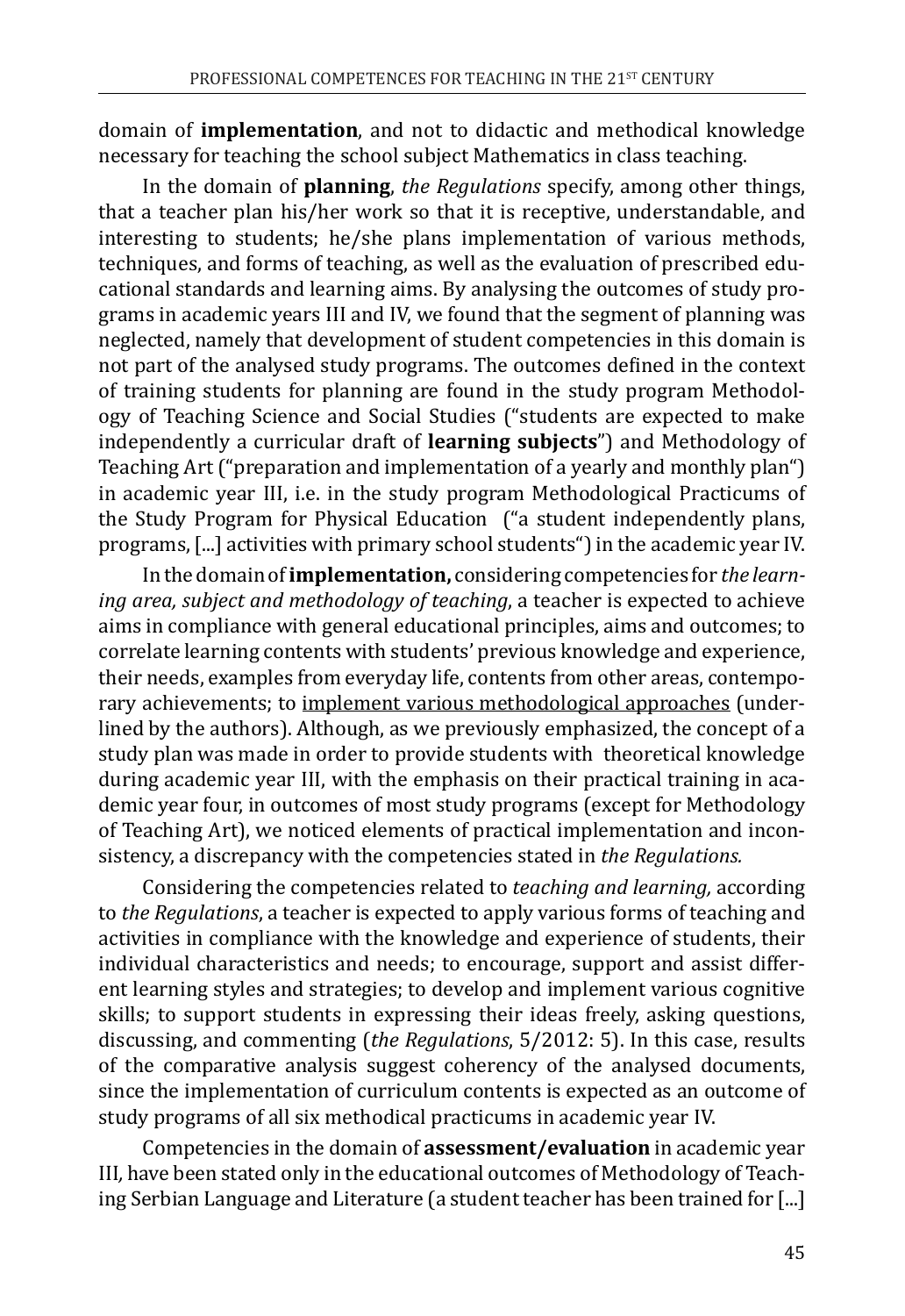*monitoring and assessment of primary school students' progress*) and Methodology of Teaching Science and Social Studies ([...] *continuous monitoring and integrated evaluation of primary school students' work*), while they are present in the outcomes of methodical practicums only in Methodology of Teaching Physical Education ("evaluates motoric abilities of a student") and Methodology of Teaching Science and Social Studies (a student has been trained to "monitor the teaching process and assess primary school students' progress using various assessment types and techniques"). Knowing that students do not study thoroughly enough the contents related to possibilities, monitoring methods, evaluation of primary school students' work and progress in the previous academic years (only partially within the Didactics course), we consider this to be a serious downside. Testing and assessing primary school students is an important and necessary part of the teaching process for which competencies cannot be developed spontaneously and incidentally, nor it would be good to do this part of their job unprofessionally and intuitively. Taking into account the fact that assessment in the first grade is descriptive, and numerical in higher grades, it is essential to have a study program/course within which future students could develop the above-mentioned competencies.

Special attention in this domain was dedicated to fostering students' critical thinking about didactic and methodical segments of classes they deliver practically in schools where teaching practice is carried out "which is the essence of self-reflection" (Cekić Jovanović & Golubović Ilić, 2011: 59). Outcomes of all methodical practicums, except for Physical Education, expect students to develop competencies for evaluation and self-evaluation, i.e. critical evaluation and methodical analysis of delivered classes, theirs, as well as their colleagues` classes, which is in compliance with the paradigm of educating a teacher to be a reflexive practitioner (Radulović, 2011; Maksimović & Bandjur, 2013; Korthagen, 2014).

In the domain of **professional development**, in none of the six analysed study programs were there outcomes which refer to development of student competencies for continuous monitoring and development of personal pedagogical practice. By what means and how can teachers develop competencies for thinking, objective perception and evaluation of their work, planning and responsible and autonomous decision making in relation to their professional development? Future teachers should be aware that their education is not finished after graduation, but it continues in the form of continuously working on themselves, education on changes and novelties in education, being well informed about literature, and attending seminars, professional, academic conferences, etc. Professionals will deal with various problems and situations in the classroom, which are mainly unpredictable and context-based, by implementing the knowledge acquired through formal education, but, mainly, by considering practice from different perspectives, understanding situations in a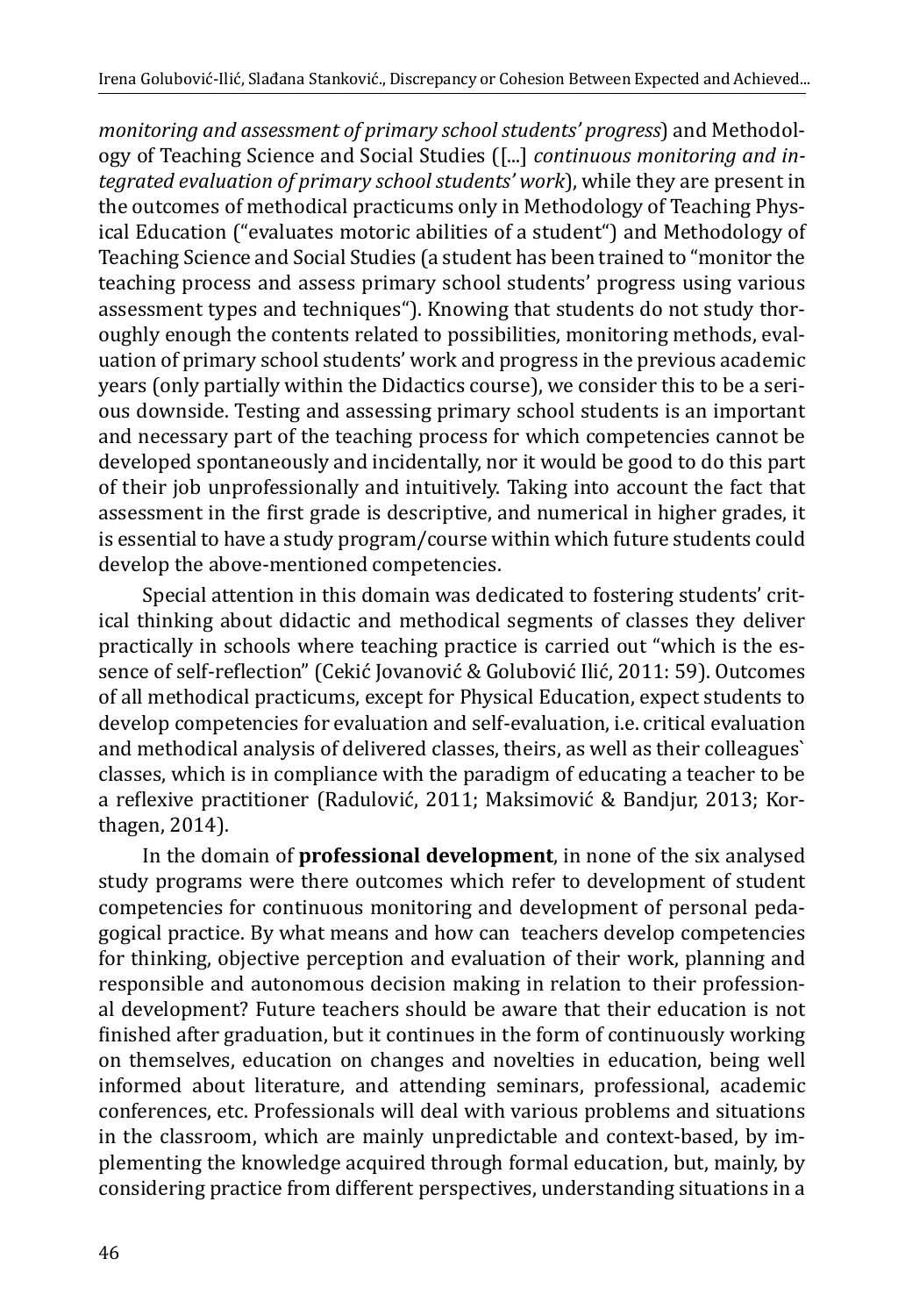different way, knowledge and experience acquired through professional development (Korthagen, 2014).

# **Conclusion**

By comparing teacher competency standards and educational outcomes of study programs in BAS in the study program for class teacher education, we have come to the conclusion that educational outcomes have not equally comprised all domains of competency. Competencies in the domain of *planning* have not been included in educational outcomes of most study programs we have analysed, while there is a large discrepancy relating to competencies in the domain of *assessment/evaluation* and *professional development*. Upon completion of basic academic studies, students are neither properly nor sufficiently trained for planning, programming and developing strategies required for achievement of aims and outcomes of primary education<sup>9</sup>, not even for contin<mark>-</mark> uous monitoring, testing and assessment of students<sup>10</sup>, thus we should, in the next accreditation period, consider and create methods for overcoming these deficiencies.

In outcomes of study programs, competencies for the *learning area, subject*  and *methodology of teaching* prevail in comparison to competencies for *teaching and learning*, and domains of *knowledge* and *implementation* have not been clearly demarcated. Knowing that teachers cannot do their jobs efficiently and in compliance with high standards without didactic and methodical knowledge and skills, we would find a solution by making changes in the system and introducing study programs which will directly prepare future teachers for their forthcoming challenges. Enhancing the quality of studies is possible in courses where students are taught how to master skills and methods of *how*, not the knowledge of *what*, to teach their pupils, and practice-oriented teaching. The time of traditional beliefs that studying "academic disciplines" in combination with "teaching talent" is sufficient for a high-quality teacher's performance, subject-oriented teaching in which the emphasis is on the reproductive assimilation of knowledge where students are allowed to "manage on their own" and implement this knowledge when necessary, is long gone.

The fact is that countries whose primary-school students achieve best results in international testing and whose educational systems are said to be the best in Europe do not have a list of standard teacher competencies, which makes us believe that these actually inhibit and limit a teacher in important aspects of teaching. Competency standards stated in *the Regulations* are, for the

<sup>9</sup>  *Zakon o osnovnom obrazovanju i vaspitanju*, član 21

<sup>10</sup> *Pravilnik o ocenjivanju učenika u osnovnom obrazovanju i vaspitanju*, br. 72/09, 52/11 и 55/13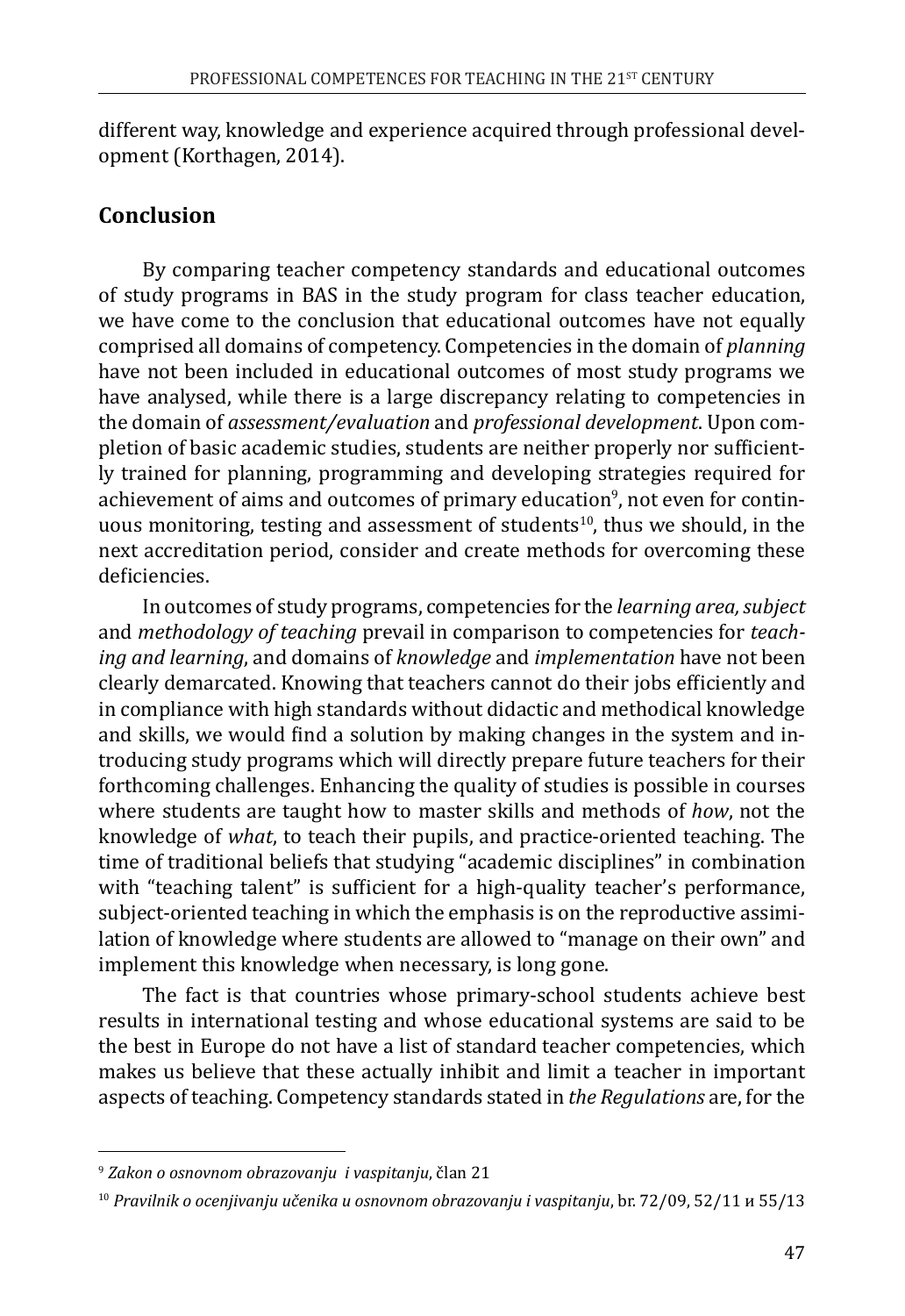most part, formulated using the syntagm "a teacher should": know, understand, implement... which could be understood as a kind of *shouldology* – declared, expected teacher performance in defined areas. In our opinion, this leads to "moulding", restraining and "suffocating" teachers' creativity, inventiveness, and originality; thus, it would be interesting for future research to find out what teachers' beliefs about this question are. This paper opens many questions: selection of candidates for faculties of education, developing motivation and students' awareness of the need to take responsibility for their own education, the need to redefine educational outcomes in precise and clear descriptions of what a student should *know*, *understand* and *be able to do* upon completion of studies, the need for professional development and supervised work of university teachers etc. In the future, the research should examine attitudes of graduate students towards content and purpose of some study programs, characteristics and abilities of university teachers which students consider to be important for their education, possibilities and methods for modernizing university teaching and many other segments of teacher education, but within the academic context, in order not to reduce educational reform to "rewriting ready-made solutions" from other countries, and higher education to "serial production" of incompetent and unprofessional workers.

# **References**

Abykanova, B., Tashkeyevab, G., Idrissova, S., Bilyalova, Z. & Sadirbekovac, D. (2016). Professional Competence of a Teacher in Higher Educational Institution. *Intertational Journal of Environmental & Science Education*, 11(8), 2197‒2206.

Akiri, A. A. & Ugborugbo, N. M. (2009). Teachers' Effectiveness and Students' Performance in Public Secondary Schools in Delta State, Nigeria. *Studies on Home Community Science*, 3(2), 107‒113.<https://doi.org/10.1080/09737189.2009.11885284>

Bodroški Spariosu, B. (2015). Univerzitetsko obrazovanje – od Humboltovog modela do Bolonjskog procesa. *Nastava i vaspitanje*, 64(3), 407‒420.

Cekić Jovanović, O. & Golubović Ilić, I. (2011). Stavovi studenata – budućih učitelјa o svojim sposobnostima za evaluaciju časova. *Uzdanica*, *časopis za jezik, književnost, umetnost i pedagoške nauke*, 8(1), 55–70.

Delamare Le Deist, F. & Winterton, J. (2005). What Is Competence?.<br>Human Resource Development International, 8(1), 27-46. https://doi. *Development International,* [org/10.1080/1367886042000338227](https://doi.org/10.1080/1367886042000338227%20)

Gajić, O., Budić, S. & Lungulov, B. (2009). "Jedinstvo u različitosti" kao evropska dimenzija visokog obrazovanja. U O. Gajić (Ur.), *Evropske dimenzije promena obrazovnog sistema u Srbiji, knjiga 5: Istraživanje i razvoj* (pp. 133‒146). Novi Sad: Filozofski fakultet, Odsek za pedagogiju. ISBN 978-86-6065-018-6

Genc, L., Pekić, J. & Genc, A. (2014). Struktura ličnosti dobrog nastavnika iz perspective studenata prema modelu Velikih pet, *Psihologija*, 47(1), 49–63. [https://doi.](https://doi.org/10.2298/PSI1401049G) [org/10.2298/PSI1401049G](https://doi.org/10.2298/PSI1401049G)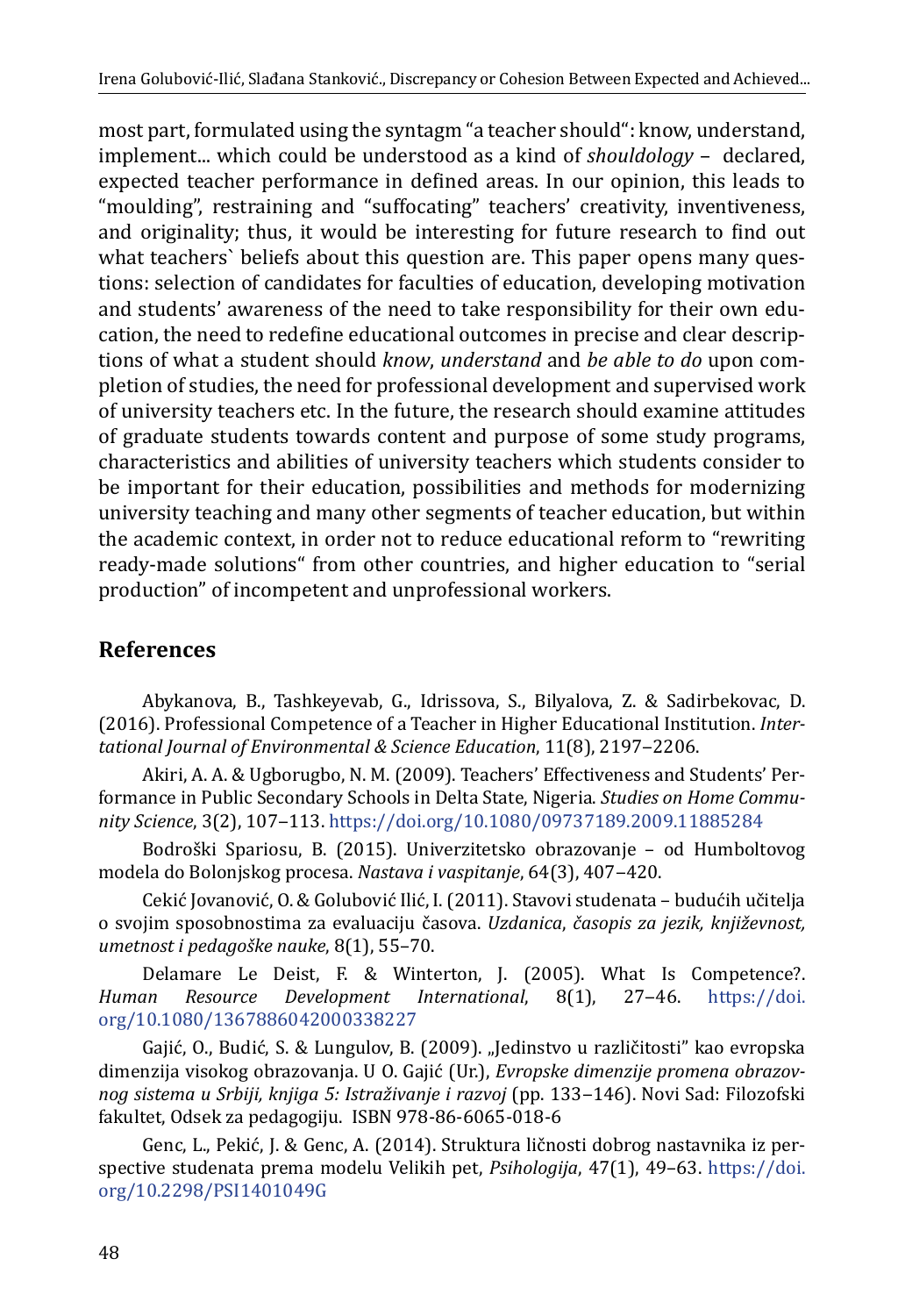Golubović Ilić, I., & Stanković, S. (2016). Orijentacija – organizacioni aspekt kvalitetne nastave. *Uzdanica*, 13(2), 19‒29.

Golubović Ilić, I. & Stanković, S**.** (2018). Students' Opinions About Integration of Study Courses. In E. Kopas Vukašinović, J. Lepičnik Vodopivec (Eds.), *Innovative Teaching Models in the System of University Education: Opportunities, challenges and delemmas* (pp. 105‒155). Republic of Serbia: University of Kragujevac, Faculty of Education, Jagodina / Republic of Slovenia: University of Primorska, Faculty of Education, Koper. ISBN 978-86-7604-173-2

Hakim, A. (2015). Contribution of Competence Teacher (Pedagogical, Personality, Professional Competence and Social) On the Performance of Learning. *The International Journal Of Engineering And Science*, 4(2), 1‒12. [doi: 10.5937/nasvas1603491J](http://doi:%2010.5937/nasvas1603491J)

Jevremov, T., Lungulov, B. & Dinić, B. (2016). Zadovoljstvo studenata kvalitetom nastave: efekti godine studija i akademskog postignuća, *Nastava i vaspitanje*, 65(3), 491‒508.

Коpas Vukašinović, E., & Golubović Ilić, I. (2016). Attitudes of students about the effects of ambient teaching. In S. Bratož (Eds.), *Dimensions of Contemporary Learning Environments (Rasežnosti sodobnih učnih okolj)* (pp. 253‒265). Koper: University of Primorska.

Kopas Vukašinović, E. (2017). Mogućnosti inoviranja nastavnog procesa u sistemu univerzitetskog obrazovanja. *Uzdanica*, 14(1), 7–15.

Korthagen, F. A. J. (2014). Promoting core reflection in teacher education: Deepening professional growth. In Orland Barak, Craig (Eds), *International Teacher Education: Promising pedagogies (Part A)* (pp. 73‒89). Bingley, UK: Emerald. [https://doi.](https://doi.org/10.1108/S1479-368720140000022007) [org/10.1108/S1479-368720140000022007](https://doi.org/10.1108/S1479-368720140000022007)

Lungulov, B. (2011). Ishodi učenja u visokom obrazovanju kao indikatori kvaliteta obrazovanja. *Pedagoška stvarnost*, 57(7-8), 610–623.

Lungulov, B. (2015). *Analiza izhoda učenja kao indikatora kvaliteta visokog obrazovanja* (neobjavljena doktorska disertacija)*.* Novi Sad: Filozofski fakultet, Odsek za pedagogiju.

Maksimović, J. & Banđur, V. (2013). Savremena akciona istraživanja i metodološko obrazovanje nastavnika refleksivnog praktičara, *Teme*, 37(2), 595‒610.

Mojić, D. (2015). Reforma visokog obrazovanja u Srbiji i kreiranje obrazovnih biografija mladih: istraživanje stavova studenata državnih univerziteta, *Teme*, 39(3), 661‒680.

Muzenda, A. (2013). Lecturers' Competences and Students' Academic Performance. *International Journal of Humanities and Social Science Invention*, 3(1), 6–13.

Naumescu, A. K. (2008). Science Teacher Competencies in a Knowledged Based Society. *Acta Didadctica Napocensia*, 1(1), 25-31.

Nessipbayeva, O. (2012). The Competencies of the Modern Teacher. In N. Popov, C. Wolhuer, B. Leutwyler, G. Hilton, J. Ogunleye, P. Almeida (Eds.), *BCES Conference Books 10, "International Perspectives on Edcation"* (pp. 148‒154). Sofia: Bulgarian Comparative Education Society. ISBN 978-954-92908-1-3

Pravilnik o standardima kompetencija za profesiju nastavnika, *Sl. glasnik RS ‒ Prosvetni glasnik*, br. 5/2011